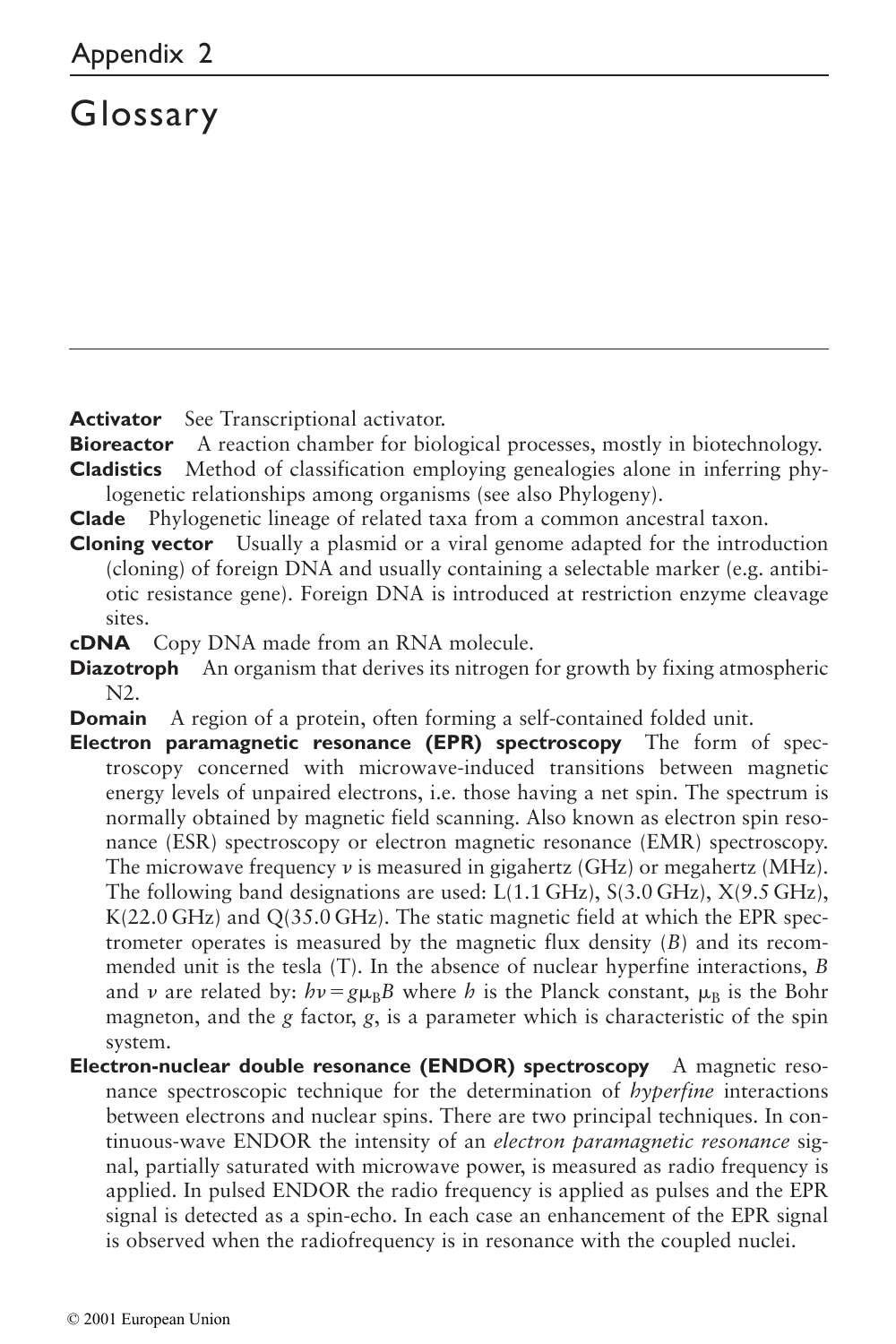- **Exon (see also Intron)** That part of a eukaryotic gene which is both transcribed and expressed in the gene product.
- **Extended X-ray absorption fine structure (EXAFS)** A technique for observing the local structure around a metal centre, using X-rays from a synchrotron source. The atom of interest absorbs photons at a characteristic wavelength and the emitted electrons, undergoing constructive or destructive interference as they are scattered by the surrounding atoms, modulate the absorption spectrum. The modulation frequency corresponds directly to the distance of the surrounding atoms while the amplitude is related to the type and number of atoms. In particular, bond lengths and coordination numbers may be derived.
- **Fourier-transform infrared (FTIR) spectroscopy** Spectroscopy based on excitation of vibrational modes of chemical bonds in a molecule. The energy of the infrared radiation absorbed is expressed in inverse centimeters  $(cm<sup>-1</sup>)$ , which represents a frequency unit. For transition-metal complexes, the ligands  $-C=N$  and  $-C=O$  have characteristic absorption bands at unusually high frequencies, so that they are easily distinguished from other bonds. The position of these bonds depends on the distribution of electron density between the metal and the ligand; an increase of charge density at the metal results in a shift of the bands to lower frequencies.
- **Gene Bank/Library** Collection of DNA fragments representing part or all of the genome of an organism held in a cloning vector in a suitable host. Used to isolate and replicate genes of interest independently of their original host. *A cDNA library* is constructed from RNA using reverse transcriptase and represents those genes which are expressed in that cell at a particular time but which may be only a small proportion of all the genes in the cells. A cDNA library reflects the abundance of mRNA molecules in the cell.
- **Genome** The total genetic information present in an organism. Viral genomes are unusual in that they can be diverse. Examples of viral genomes include singlestranded DNA, single- and double-stranded RNA molecules.
- **Hydron** The hydrogen ion,  ${}^{1}H^{+}$ , is generally referred to as the proton, which is the nucleus of hydrogen, 1H. But since hydrogenase can also use deuterium ions (deuterons,  ${}^{2}H^{+}$ ) and tritium ions (tritons,  ${}^{3}H^{+}$ ) as substrates, the correct term is 'hydrons', which does not discriminate between the isotopes.
- **Hyperfine interaction, or hyperfine coupling (hfc)** The interaction between an electron in a paramagnetic center and nuclear spin. It can be observed as a splitting of lines in an EPR spectrum, or a pair of lines in an ENDOR spectrum. There are two components to the hyperfine interaction: through bonds (contact hyperfine interaction) and through space (dipolar interaction). The magnitude of the coupling can provide information about relative location of the nucleus relative to the paramagnetic centre.
- **In-frame mutation** A mutation, usually a deletion, which does not shift the reading frame downstream of the mutation.
- **Intron (see Exon)** That part of a eukaryotic gene which is transcribed but, as a result of editing through the spliceosome assembly, is not expressed in the final gene product.
- **Kilobase (Kb)** A thousand base pairs of DNA or a thousand bases of RNA. This is a significant number because the average gene is 1,000 base pairs long.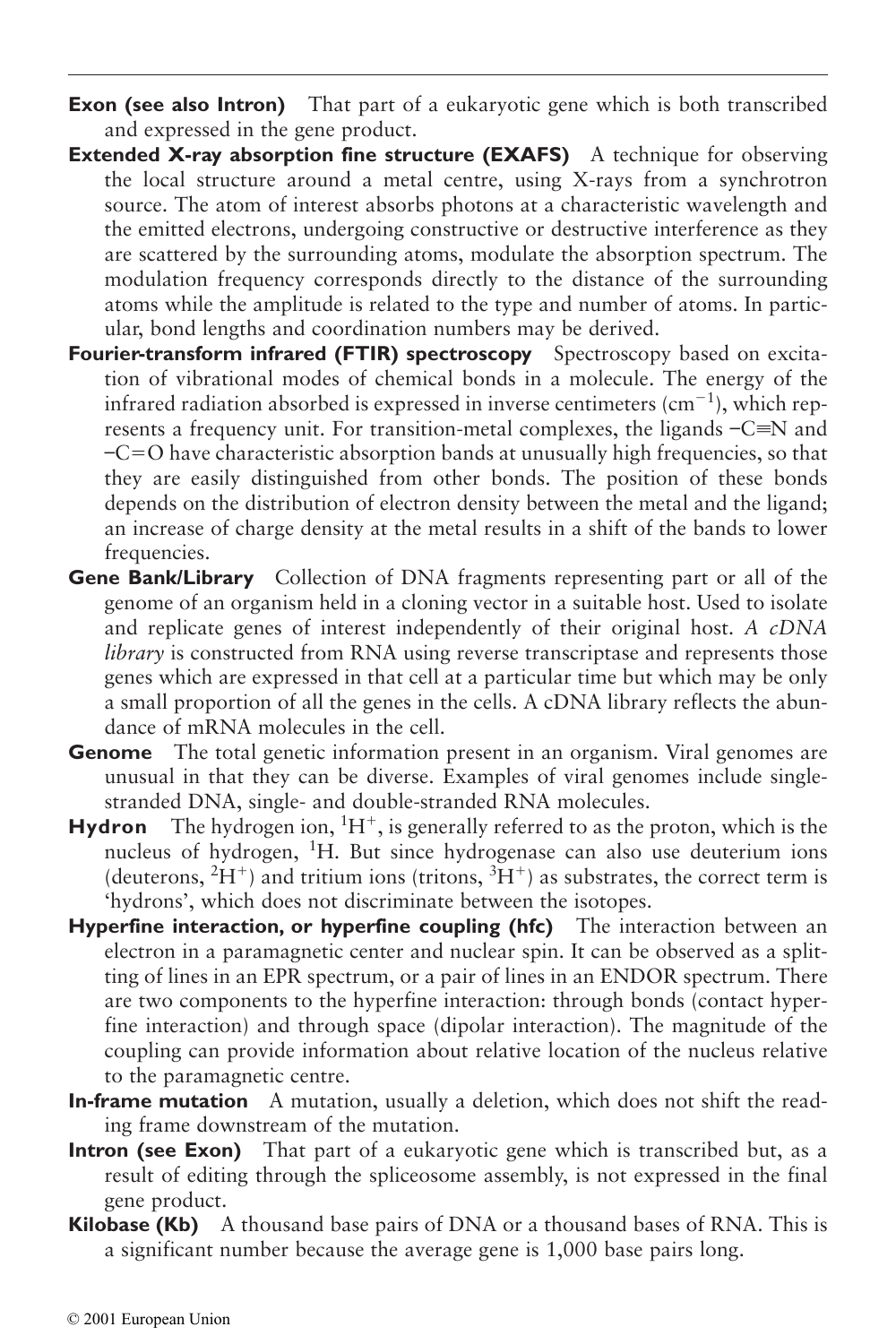- **Knallgas** A mixture of hydrogen and oxygen that is too low in hydrogen to initiate an explosion. Hence knallgas reaction – the biological oxidation of low concentrations of hydrogen with oxygen.
- **Ligation** The joining of two DNA strands to each other to form a  $5'$  to  $3'$  phosphodiester linkage. The reaction is catalysed by the enzyme DNA-ligase which is important in DNA replication and repair and when purified it is used for joining DNA *in vitro*.
- **Lithotroph** An organism that derives its energy for growth from the conversion of inorganic substances.
- **Minimal hydrogenase** The part of a hydrogenase structure that is found in all hydrogenases of a particular type, and which is therefore proposed to be the essential part for its function. For example in the NiFe hydrogenases, this comprises the NiFe catalytic centre in the large subunit, and the proximal [4Fe-4S] cluster in the small subunit.
- **Mössbauer spectroscopy** The Mössbauer effect is resonance absorption of  $\gamma$  radiation of a precisely defined energy, by specific nuclei. It is the basis of a form of spectroscopy used for studying coordinated metal ions. The principal application in bioinorganic chemistry is <sup>57</sup>Fe. The source for the  $\gamma$  rays is <sup>57</sup>Co, and the frequency is shifted by the Doppler effect, moving it at defined velocities (in mm/s) relative to the sample. The parameters derived from the Mössbauer spectrum (isomer shift, quadrupole splitting, and the hyperfine coupling) provide information about the oxidation, spin and coordination state of the iron.
- **Motif** A sequence of amino acids in a protein, which is found in many different species, and which has a particular function such as binding a metal center.
- **Operon** A group of two or more adjacent genes which are transcribed from a single promoter on a single messenger RNA. Operons often contain functionally related genes. Messenger RNA which carries the information for two genes is known as polycistronic.
- **Open reading frame (ORF)** See Translation.
- **Overexpression** The production of abnormally high levels of foreign (usually) proteins or RNA molecules in a host cell usually by cloning the gene of interest into an overexpression vector.
- **Phototroph** An organism that derives its energy for growth from photosynthesis.
- **Phylogeny** Evolutionary history. The genealogical history of a group of organisms represented by its hypothesized ancestor–descendent relationships.
- **Plasmid** A relatively (cf. the chromosome) small ( $>20$  Kb), usually circular, doublestranded DNA molecule found in prokaryotes capable of replicating independently of the chromosome. Plasmids carry genes which are usually not essential for the growth of the organism except under special conditions. Some plasmids carry genes for antibiotic resistance. See also Ti-plasmid. Some plasmids however can be very large, e.g. the plasmids in Rhizobium species.
- **Polarity** The phenomenon where a mutation in one gene exerts cis effects on downstream genes. Usually polar mutations lower expression of the downstream genes.
- **Polymerase chain reaction (PCR)** The process by which a specific sequence of DNA can be amplified (copied many times) *in vitro*. It requires a pair of primers and template DNA, thermostable DNA polymerase (e.g. *Taq* polymerase), deoxynucleotide triphosphates and a thermocycler. The process can amplify large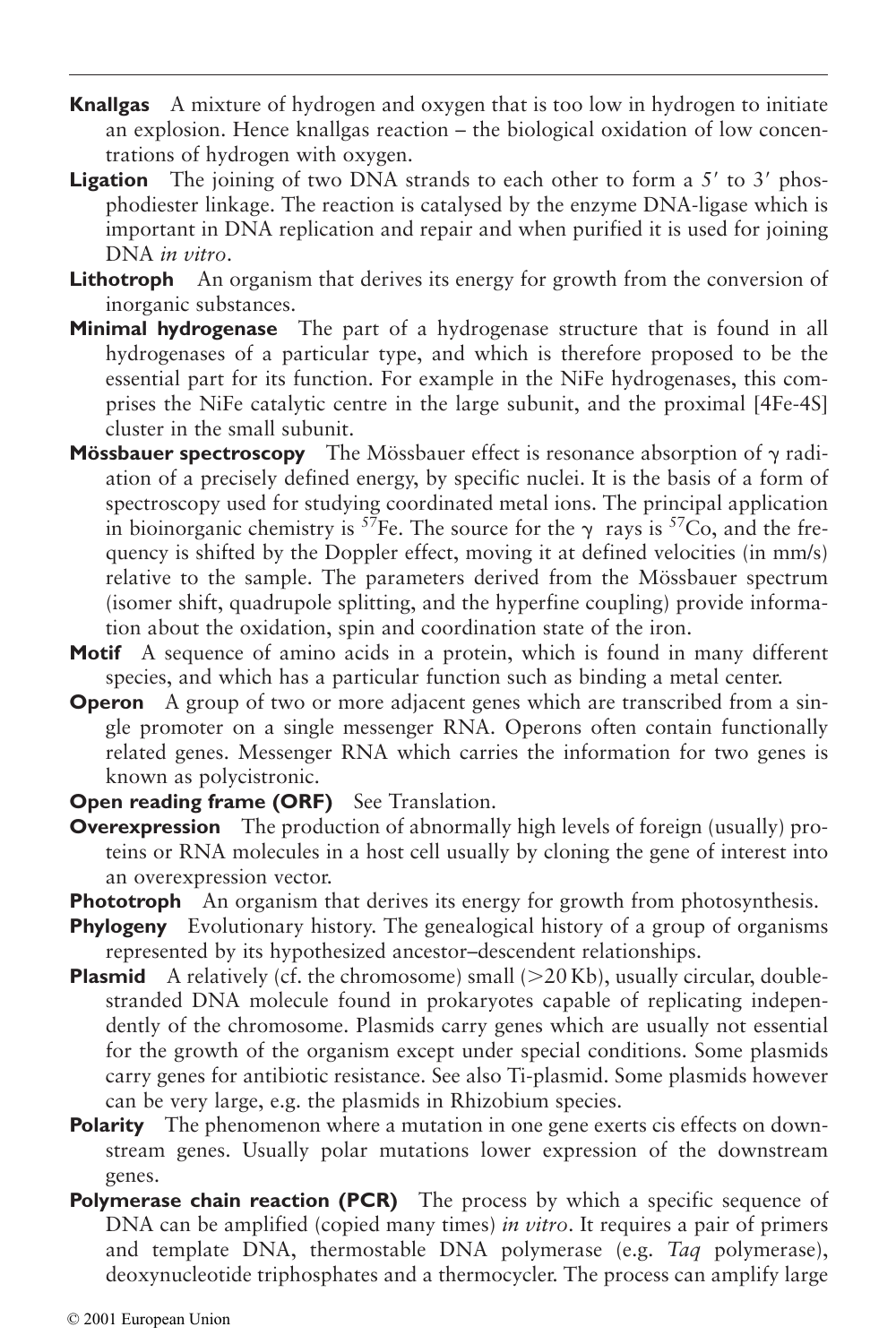amounts of a specific DNA sequence (an amplicon) given just a few molecules of template. A revolutionary technique in biology.

- **Primer** A short length of single-stranded DNA or sometimes RNA (usually  $\sim$ 20 bases which can be synthesized) which is complementary to a known DNA sequence so that it can bind there and serve for the initiation of DNA replication.
- **Promoter** Usually a specific region of DNA at which RNA-polymerase binds and initiates transcription.

**Ribosome binding site (RBS)** See Translation.

**Redox potential** The driving force for an oxidation–reduction reaction. Reduction can be considered either as the addition of hydrogen or electrons to a molecule (since  $H^+ + e^- \rightleftharpoons H'$ ); oxidation is the opposite process. Any redox (reduction–oxidation) reaction can be divided into two half-reactions: one in which a chemical species, A, undergoes oxidation, and one in which another chemical species, B, undergoes reduction:

 $A_{ox} + B_{red} = A_{red} + B_{ox}$ .

The reducing equivalents transferred can be considered either as hydrogen atoms or electrons. The driving force for the reaction,  $E$ , is the reduction/oxidation (redox) potential, and can be measured by electrochemistry; it is often expressed in millivolts. The number of reducing equivalents transferred is *n*. The redox potential of a compound A depends on the concentrations of the oxidized and reduced species  $[A_{ox}]$  and  $[A_{red}]$  according to the Nernst equation:

 $E = E_{\rm m} + RT/nF \ln([A_{\rm ox}]/[A_{\rm red}]).$ 

The midpoint potential of a half-reaction  $E<sub>m</sub>$ , is the value when the concentrations of oxidized and reduced species are equal,  $[A_{ox}] = [A_{red}]$ . In biological systems the standard redox potential of a compound is the reduction/oxidation potential measured under standard conditions, defined at  $pH = 7.0$  versus the hydrogen electrode. On this scale, the potential of  $O_2$ /water is +815 mV, and the potential of water/H<sub>2</sub> is  $-414$  mV. A characteristic of redox reactions involving hydrogen transfer is that the redox potential changes with pH. The oxidation of hydrogen  $H_2 = 2H^+ + 2e^-$  is an  $n = 2$  reaction, for which the potential is  $-414 \text{ mV}$ at pH 7, changing by  $-59.2$  mV per pH unit at 30 $^{\circ}$ C.

**Repressor** See Transcriptional repressor.

- **Transformation** Processes by which DNA is introduced into a host organism. Some organisms (cells) are naturally competent for DNA uptake. In most others the DNA has to be introduced into the cell by various artificial means including soaking cells in high levels of divalent cations (usually  $Ca^{2+}$ ), treating with electric shock (electroporation) or by shooting DNA coated 'bullets' into cells (ballistic techniques or 'gene guns').
- **Transcription** The process of copying a DNA sequence into an RNA molecule catalysed by the enzyme RNA polymerase.
- **Transcriptional activator** A protein which activates (up regulates) transcription of a specific gene or group of genes. Transcriptional activators are DNA binding proteins which usually bind to specific sequences close to the promoter and enhance the binding of RNA polymerase and/or stimulate the rate of transcription